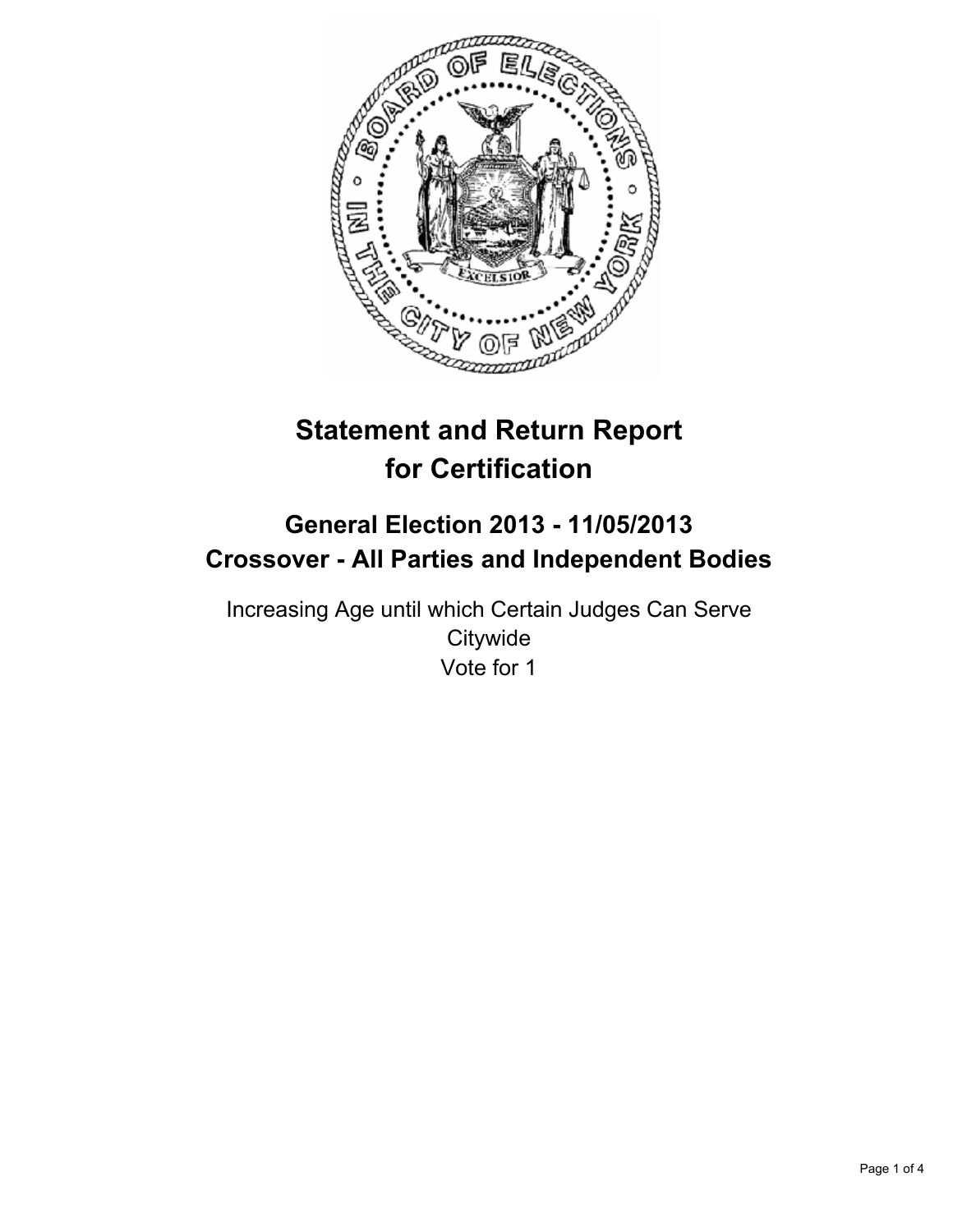

## **New York County**

| <b>PUBLIC COUNTER</b>                                    | 263,833 |
|----------------------------------------------------------|---------|
| <b>EMERGENCY</b>                                         | 495     |
| ABSENTEE/MILITARY                                        | 7,993   |
| <b>FEDERAL</b>                                           | 0       |
| <b>SPECIAL PRESIDENTIAL</b>                              | 0       |
| <b>AFFIDAVIT</b>                                         | 3,153   |
| <b>Total Ballots</b>                                     | 275,474 |
| Less - Inapplicable Federal/Special Presidential Ballots | 0       |
| <b>Total Applicable Ballots</b>                          | 275,474 |
| <b>YES</b>                                               | 103,305 |
| <b>NO</b>                                                | 89,424  |
| <b>Total Votes</b>                                       | 192,729 |
| Unrecorded                                               | 82.745  |

#### **Bronx County**

| <b>PUBLIC COUNTER</b>                                    | 137,408 |
|----------------------------------------------------------|---------|
| <b>EMERGENCY</b>                                         | 450     |
| ABSENTEE/MILITARY                                        | 3,319   |
| <b>FEDERAL</b>                                           | 0       |
| SPECIAL PRESIDENTIAL                                     | 0       |
| AFFIDAVIT                                                | 2,048   |
| <b>Total Ballots</b>                                     | 143,225 |
| Less - Inapplicable Federal/Special Presidential Ballots | 0       |
| <b>Total Applicable Ballots</b>                          | 143,225 |
| <b>YES</b>                                               | 36,816  |
| <b>NO</b>                                                | 37,559  |
| <b>Total Votes</b>                                       | 74,375  |
| Unrecorded                                               | 68,850  |

## **Kings County**

| <b>PUBLIC COUNTER</b>                                    | 332,720 |
|----------------------------------------------------------|---------|
| <b>EMERGENCY</b>                                         | 1,353   |
| ABSENTEE/MILITARY                                        | 6,865   |
| <b>FEDERAL</b>                                           | 0       |
| SPECIAL PRESIDENTIAL                                     | 0       |
| AFFIDAVIT                                                | 4,660   |
| <b>Total Ballots</b>                                     | 345,598 |
| Less - Inapplicable Federal/Special Presidential Ballots | 0       |
| <b>Total Applicable Ballots</b>                          | 345,598 |
| <b>YES</b>                                               | 94,694  |
| <b>NO</b>                                                | 103,014 |
| <b>Total Votes</b>                                       | 197,708 |
| Unrecorded                                               | 147.890 |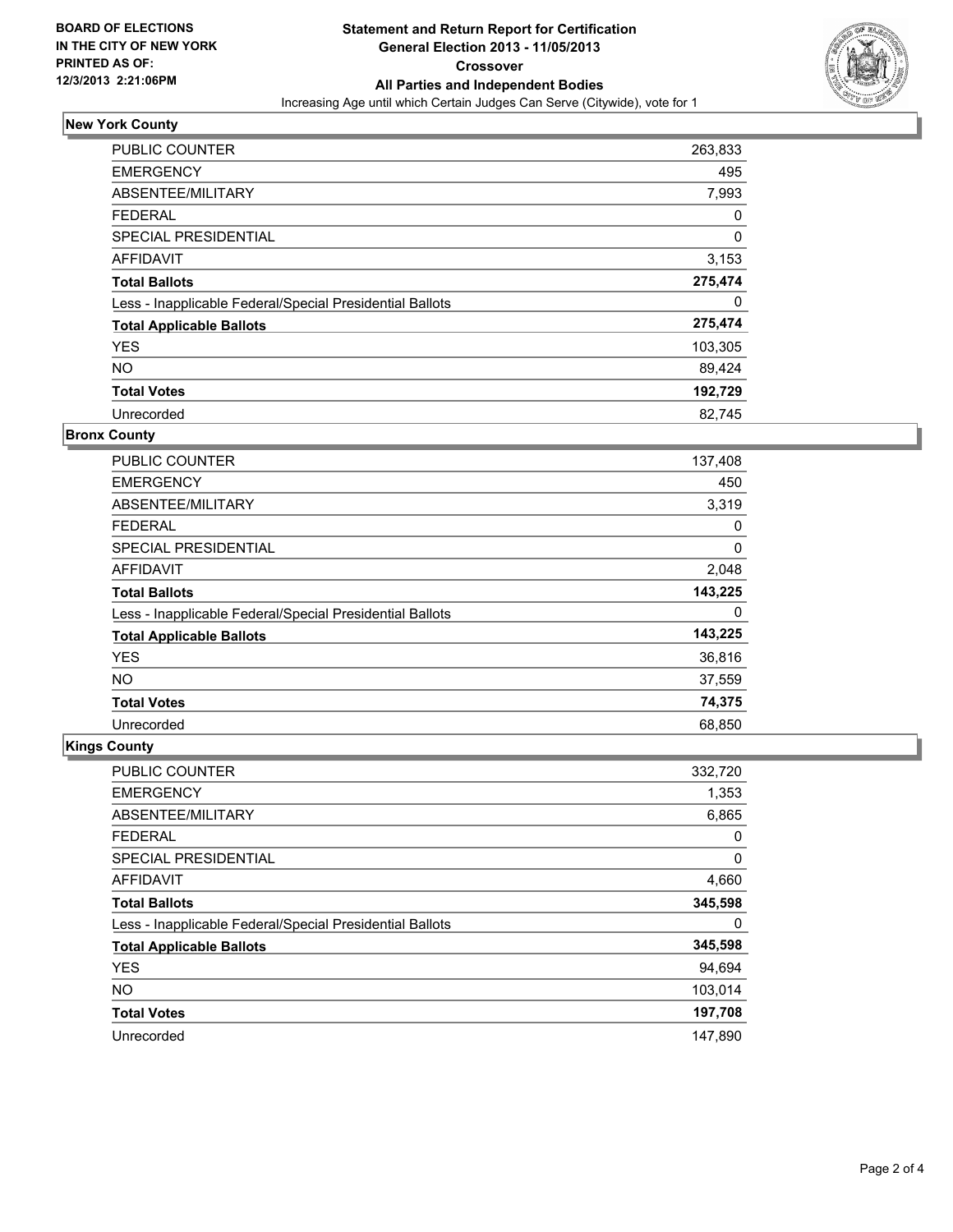

### **Queens County**

| <b>PUBLIC COUNTER</b>                                    | 251,817  |
|----------------------------------------------------------|----------|
| <b>EMERGENCY</b>                                         | 151      |
| ABSENTEE/MILITARY                                        | 7,776    |
| <b>FEDERAL</b>                                           | 0        |
| <b>SPECIAL PRESIDENTIAL</b>                              | $\Omega$ |
| <b>AFFIDAVIT</b>                                         | 2,344    |
| <b>Total Ballots</b>                                     | 262,088  |
| Less - Inapplicable Federal/Special Presidential Ballots | 0        |
| <b>Total Applicable Ballots</b>                          | 262,088  |
| <b>YES</b>                                               | 68,943   |
| <b>NO</b>                                                | 93,105   |
| <b>Total Votes</b>                                       | 162,048  |
| Unrecorded                                               | 100,040  |

## **Richmond County**

| <b>PUBLIC COUNTER</b>                                    | 72,119 |
|----------------------------------------------------------|--------|
| <b>EMERGENCY</b>                                         | 7      |
| ABSENTEE/MILITARY                                        | 3,442  |
| <b>FEDERAL</b>                                           | 0      |
| <b>SPECIAL PRESIDENTIAL</b>                              | 0      |
| <b>AFFIDAVIT</b>                                         | 447    |
| <b>Total Ballots</b>                                     | 76,015 |
| Less - Inapplicable Federal/Special Presidential Ballots | 0      |
| <b>Total Applicable Ballots</b>                          | 76,015 |
| <b>YES</b>                                               | 23,216 |
| <b>NO</b>                                                | 35,137 |
| <b>Total Votes</b>                                       | 58,353 |
| Unrecorded                                               | 17,662 |